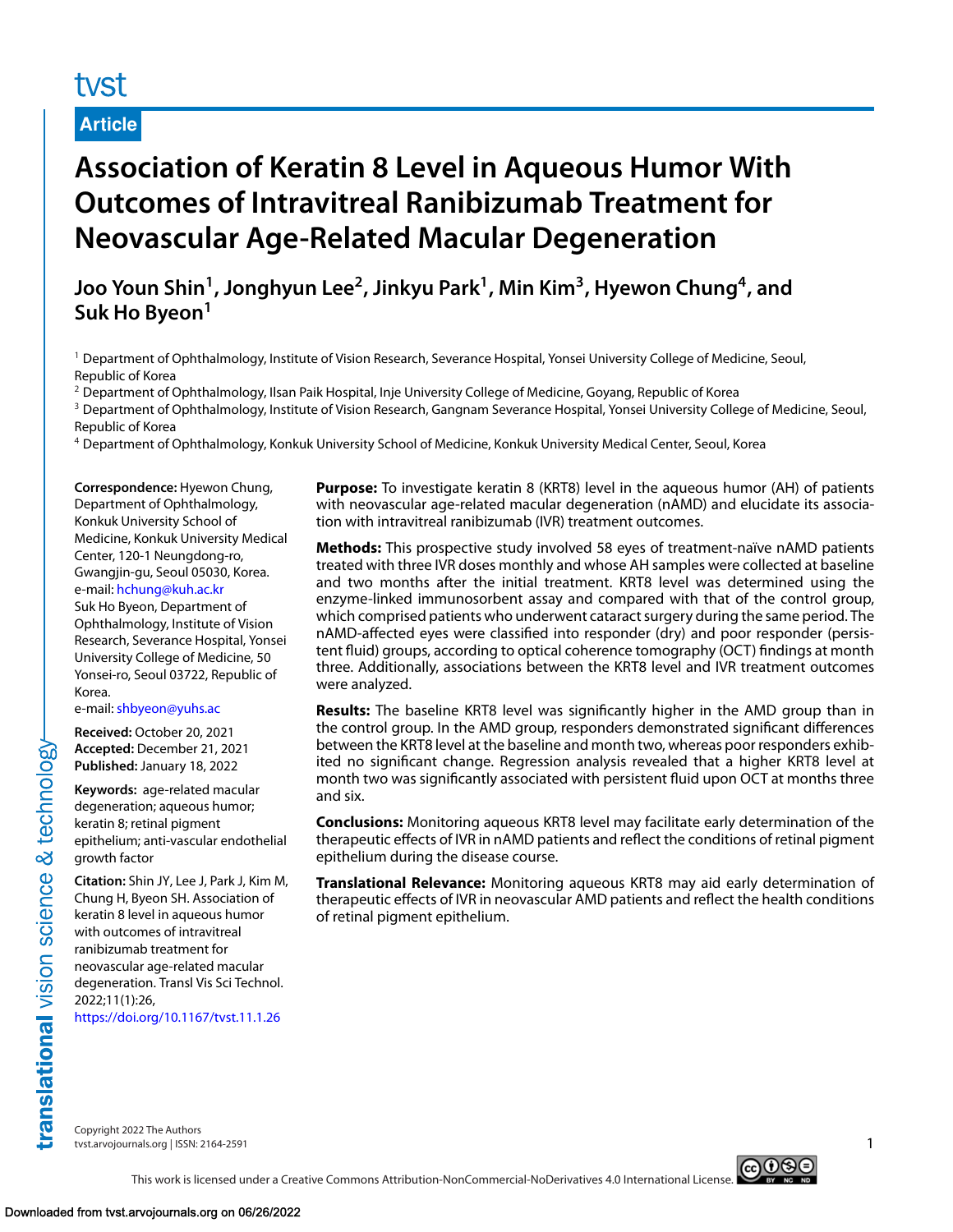# **Introduction**

Neovascular age-related macular degeneration (nAMD) is the leading cause of blindness among elderly individuals in developed countries.<sup>[1,2](#page-8-0)</sup> Although the use of anti-vascular endothelial growth factor (VEGF) agents has resulted in considerable improvements in nAMD treatment, the response to these drugs varies among individuals, and some patients still show a poor or no response to treatment.<sup>[3](#page-8-0)</sup> The reasons for the poor response to anti-VEGF agents are complex and varied.<sup>4</sup> However, as retinal pigment epithelial (RPE) cells are strongly implicated in the pathogenesis of  $AMD<sub>1</sub><sup>5</sup>$  the functional status of RPE in individual AMD patients may be one of the major contributors in AMD development and progression as well as to treatment outcomes. Various studies have attempted to correlate morphologic changes in the retina, RPE, and choroid determined by optical coherence tomography (OCT) with the clinical aspects and prognosis of  $\text{AMD}^{6,7}$  $\text{AMD}^{6,7}$  $\text{AMD}^{6,7}$  However, even with OCT, the morphological study of RPE is difficult, and molecular and proteomic studies of RPE in vivo have been limited.

Proteomic research involves the analyses of the nature of peptides or proteins in various biological samples of multifactorial diseases. It may help access the biology of cells and tissues involved in diseases and thus find new biomarkers and target-based therapies. Recent investigations have demonstrated specific proteomic signatures in nAMD patients. These studies collected and profiled the aqueous humor (AH) of nAMD patients and controls, identified several differentially expressed proteins in nAMD AH, and selected potential biomarker candidates besides VEGF. $8-12$ Previously, we identified RPE-secreted proteins in the AH of nAMD patients and showed that, among them, the expression of epithelial marker protein keratin 8 (KRT8) increased by approximately twofold in nAMD patients compared with that in the control subjects, and it varied after anti-VEGF treatments.<sup>[8](#page-9-0)</sup>

KRT8, which is predominantly expressed in epithelium, is known to support the mechanical integrity of cells, modulate response to stress stimuli, and contribute to the resistance of cells to apoptosis.<sup>13–15</sup> In the retina, KRT8 is a well-known epithelial marker of RPE $^{16,17}$ ; it has been reported to be a major cytokeratin in RPE cells isolated from the human eyeball, and its expression increases in proliferating RPE cells with good maintenance of cuboidal morphology. $17$ Additionally, we previously demonstrated increased KRT8 expression in oxidatively stressed RPE cells, along with autophagy, to protect RPE cells from cell death.[18](#page-9-0) However, the clinical implications of upregulated KRT8 level in nAMD patients and their changes during treatments were not elucidated in the previous study. $8$  Thus the aim of this prospective study was to investigate the associations of visual and anatomical treatment outcomes with changes in the KRT8 level in the AH of treatment-naïve nAMD patients treated with intravitreal ranibizumab (IVR).

## **Methods**

The present prospective study was performed at Severance Hospital and Gangnam Severance Hospital of Yonsei University and Isan Paik Hospital of Inje University, between April 2016 and April 2018 (ClinicalTrial.gov trial number NCT02707575). This study was performed in accordance with the tenets of the Declaration of Helsinki and approved by the ethics committee of each institution (Severance Hospital: 2018-0061-002, Gangnam Severance Hospital: 2015- 0611-015, and Ilsan Paik Hospital: 2016-04-010). All study participants provided written informed consent.

#### **Study Participants**

Each enrolled nAMD patient was required to be least 50 years of age with newly diagnosed (treatmentnaïve) nAMD, with a recent onset of disease confirmed by history and clinical findings. Excluded eyes exhibited one of the following features: myopia with a refractive error of  $> \pm 3.0$  diopters or evidence of pathologic myopia (preoperative refractive data were used to assess pseudophakic eyes); any history of vitrectomy, anti-VEGF therapy, laser treatment, or photodynamic therapy; a history of cataract surgery within three months before presentation; evidence of endstage AMD such as subfoveal fibrosis or atrophy; eyes with large submacular hemorrhage  $(SMH) > 1$  disc diameter; evidence of other retinal diseases, including central serous chorioretinopathy, diabetic retinopathy, hypertensive retinopathy, and other neovascular maculopathies; glaucoma; poor imaging data caused by media opacity; or unstable fixation. Patients with uncontrolled systemic diseases, using immunosuppressive drugs, or with malignant tumors in any location, were also excluded. The control group comprised patients who underwent cataract surgery during the same period. Through preoperative evaluation, the eyes with ophthalmic diseases other than cataracts or those that met the exclusion criteria were excluded from the control group.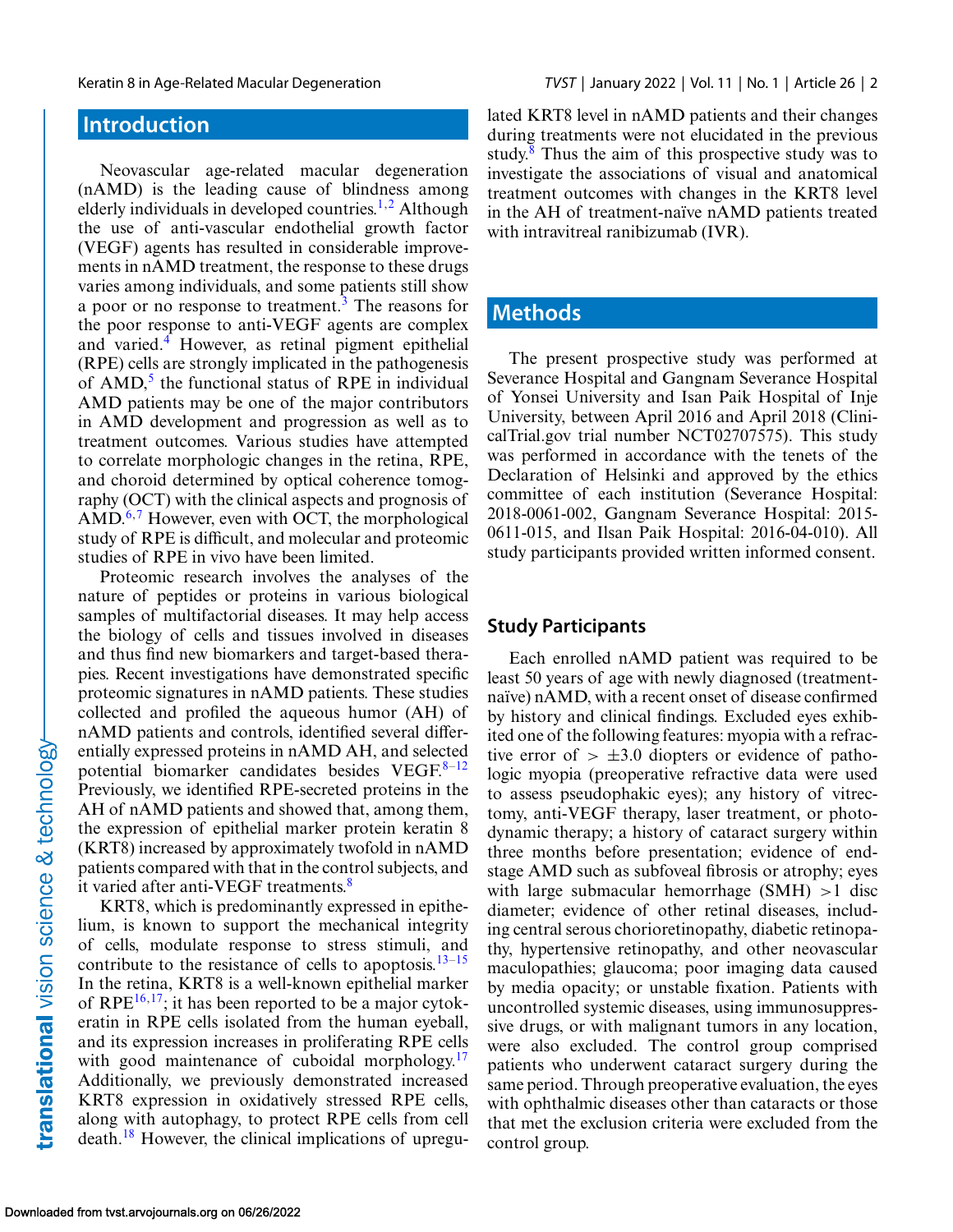### **Baseline Evaluation, Treatment, and AH Sampling**

At baseline, each patient in the nAMD group underwent a comprehensive ophthalmological examination for the assessment best-corrected visual acuity (BCVA) and intraocular pressure (IOP), autorefractometry/keratometry (ARK), slit lamp biomicroscopy, indirect ophthalmoscopy, color fundus photography (FP), fluorescein angiography (FA), indocyanine green angiography (ICGA) (Optos P200Tx; Optos PLC, Dunfermline, UK), and OCT (Swept Source OCT DRI OCT Triton; Topcon, Tokyo, Japan). After the baseline evaluation, three consecutive monthly injections of 0.5 mg IVR (Lucentis; Novartis, Basel, Switzerland) were administered to nAMD patients. At each visit for injection, and one month after the third injection (month three), ophthalmic examination, including BCVA, IOP, slit lamp biomicroscopy, FP, and OCT, were performed to monitor treatment outcome.

AH samples were collected at baseline and two months after the initial treatments (month two). Before surgery, each eye was anaesthetized topically with 0.5% proparacaine hydrochloride. Patients received standard disinfection with povidone-iodine scrub of the eyelids and surrounding skin and povidone-iodine eye drops to the conjunctival sac. After a sterile lid speculum was inserted, a 30-gauge needle was inserted bevel up through the peripheral cornea and 0.1 mL of AH was collected. Consecutively, 0.5 mg IVR was administered through the pars plana. Antibiotic eyedrops (0.5% moxifloxacin hydrochloride) were administered after surgery for three days.

The control subjects also underwent a comprehensive ophthalmological examination, including BCVA, IOP, ARK, slit lamp biomicroscopy, indirect ophthalmoscopy, FP, and OCT before surgery. AH samples of the control group were obtained immediately before cataract surgery.

#### **Measurement of KRT8 Level in AH**

Immediately after collection, AH samples were transferred into sterile plastic tubes (safe-lock microcentrifuge tubes, 1.5 mL) and immediately frozen and stored at −80°C until analysis.

The level of KRT8 in the AH was quantitatively assessed using a sandwich enzyme-linked immunosorbent assay kit (Cloud-Clone Corporation, Houston, TX, USA). The assays were performed according to the manufacturers' protocols. Samples were added into the wells of 96-well microplates, and the plates were then incubated for 2.5 hours at room temperature (RT), followed by gentle shaking for two hours at

37°C. Biotinylated antibodies were incubated for one hour at RT with gentle shaking at 37°C. Horseradish peroxidase-streptavidin solution was incubated for 45 minutes at RT, followed by gentle shaking for 30 minutes at 37°C. Tetramethylbenzidine dihydrochloride substrates were added to each well for 30 minutes in the dark. The enzyme-substrate reaction was terminated by adding sulphur acid solution, and the color change was measured at a wavelength of 450 nm. The level of KRT8 in the samples was then determined by comparing the optical density of the samples to values on the standard curve.

#### **Imaging and Data Analysis**

Neovascular AMD was diagnosed based on the results of FP, FA, ICGA, and OCT, with evidence of hyperfluorescence and late leakage associated with pigmented epithelium detachment, serous retinal detachment, subretinal exudation, and SMH. Choroidal neovascularization (CNV) types were subdivided into four categories as follows: (a) Polypoidal choroidal vasculopathy was diagnosed based on the finding of ICGA with the presence of a branched vascular network and on evidence of terminal polypoidal lesions in the subpigment epithelial layer with orange-red protrusions corresponding to the polypoidal lesions revealed by ICGA, or both. (b) Type 1 CNV was characterized by new vessels located beneath the RPE. (c) Type 2 CNV was defined as new vessels penetrating the RPE layer and localized in the subretinal space as observed upon OCT. (d) Type 3 CNV, retinal angiomatous proliferation, was defined as the intraretinal proliferation of new vessels, which may originate from both retinal and choroidal circulation. The presence of retinal-choroidal anastomosis was identified by ICGA or intraretinal hemorrhage in FP or intraretinal fluid (IRF) on OCT. The size of the CNV area was calculated by defining the boundaries of the CNV in FA. The central macular thickness (CMT) was automatically calculated in OCT as the average retinal thickness within a circle of diameter 1000 μm centered on the fovea (the central circle of the Early Treatment Diabetic Retinopathy Study grid). All images were reviewed before measurement, and re-segmentation or re-centration of the fovea was performed if there were significant errors. The choroidal thickness was measured under the foveal center vertically from the outer border of the hyperreflective line of the RPE to the inner border of the sclera. Morphological features in FP or OCT were also evaluated. These parameters included the presence of IRF, subretinal fluid (SRF), SMH, drusen, or hard exudate. We defined the presence of drusen as one or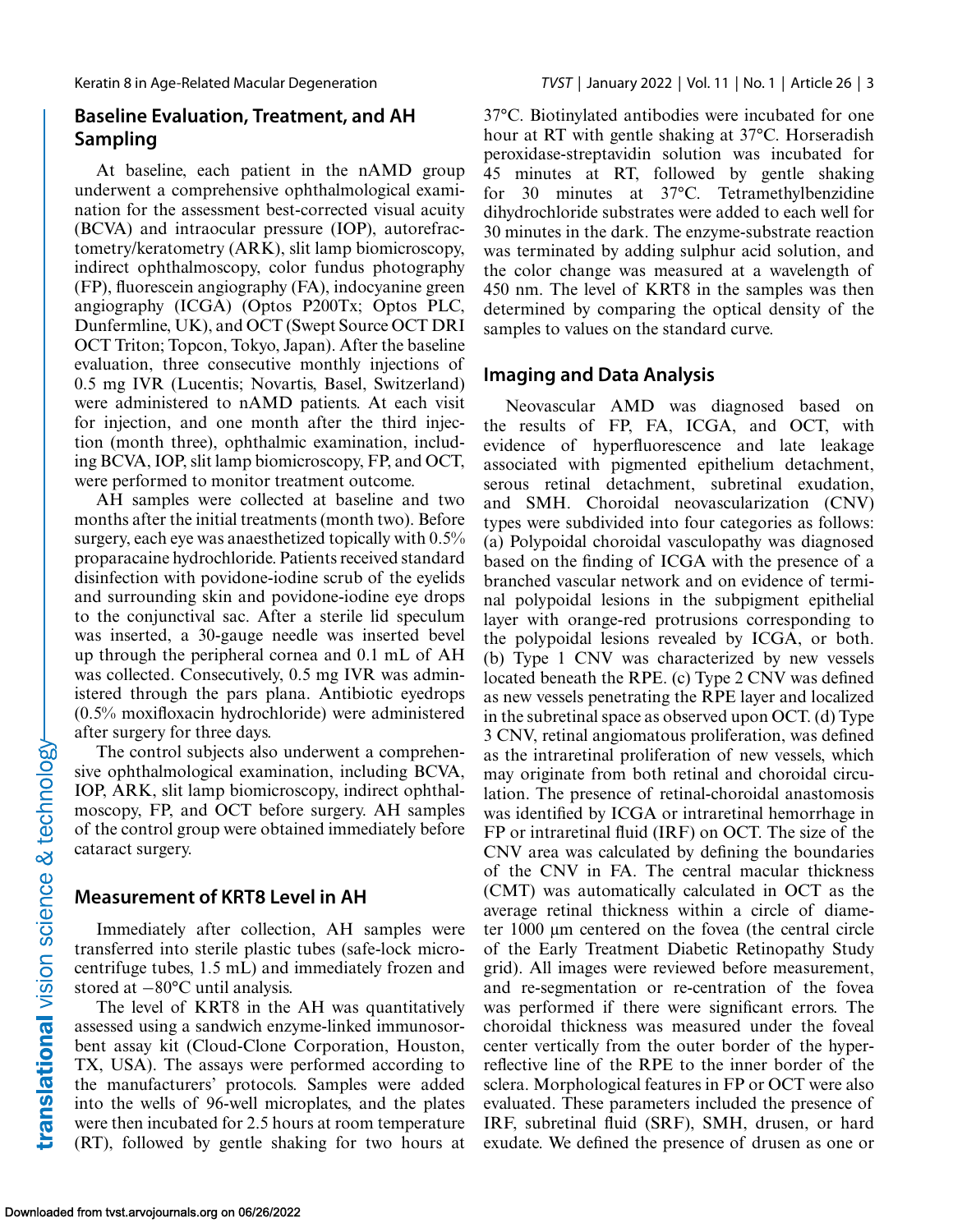more large (>125 μm) druse or extensive (20 soft or 65 hard without any soft) intermediate-sized drusen  $(63-124 \,\mu m)$ , assessed within two disc diameters of the center of the macula. All measurements and diagnosis were conducted by two retinal specialists (J.Y.S. and J.L), and averaged values were used for evaluation.

#### **Statistical Analysis**

To compare the baseline characteristics and KRT8 level between the nAMD and control groups, an independent *t* test was used for continuous variables and  $\chi^2$  test for categorical variables. To evaluate the relationship between baseline KRT8 level and baseline characteristics, Pearson correlation was used for continuous variables, whereas an independent *t* test was used for comparisons between the baseline KRT8 level and categorical variables. To investigate the changes in the KRT8 level according to the treatment response, the nAMD group was classified into responders and poor responders according to OCT findings at month three. Poor responders were defined by the presence of any persistent fluid (IRF or SRF) in OCT (raster scan covering the lesion more than  $20 \times 10^{\circ}$ ) at month three. To compare the KRT8 level before and after IVR, the paired *t* test was used, and the independent *t* test was used for comparisons of the KRT8 level between responders and poor responders.

To analyze the association between the KRT8 level and treatment outcomes, visual and anatomical outcomes were evaluated three and six months after initial injection based on the measurement of BCVA and OCT. The BCVA using the Snellen visual acuity chart was converted to logarithm of the minimum angle of resolution (logMAR) units, whereas anatomical outcomes were classified into good and poor anatomical outcome. Poor anatomical outcome was defined as the presence of any persistent fluid (IRF or SRF) in OCT (raster scan covering the lesion more than  $20 \times 10^{\circ}$  at months three and six. The treatment outcome after six months was evaluated by reviewing BCVA and OCT retrospectively after the completion of the prospective study. To investigate the association between the KRT8 level and visual outcome, linear regression analysis was performed, and logistic regression analysis was used for associations between the KRT8 level and anatomical outcome. In multivariate regression analysis, treatment outcome was the dependent variable, and clinically significant parameters significantly associated with treatment outcome in the univariate analysis were used as independent variables. Statistical analyses were performed using SPSS for Windows (version 21.0; IBM Corp., Armonk, NY, USA). Results with a  $P$  value  $= 0.05$  were considered statistically significant.

#### **Results**

#### **Demographics and Baseline Characteristics**

In this prospective case-control study, we evaluated 58 eyes of 58 patients with treatment-naïve nAMD and 46 eyes of the control patients who underwent cataract surgery during the same period. The characteristics of nAMD patients and those in the control group are summarized in [Table 1.](#page-4-0) There was no significant difference in age ( $P = 0.19$ ), sex ( $P = 0.23$ ), or presence of systemic hypertension (HTN)  $(P = 0.80)$ or diabetes mellitus (DM)  $(P = 0.30)$  between the nAMD and control groups. Baseline visual acuity was better in the control group than in the nAMD group  $(P < 0.001)$ .

In the nAMD group, baseline visual acuity was  $0.65 \pm 0.41$  logMAR, and the size of the CNV area was  $8.75 \pm 9.46$  mm<sup>2</sup>. Eighteen eyes (31%) were phakic and 40 eyes (69%) were pseudophakic. In terms of CNV type, 29 eyes (50%) had polypoidal choroidal vasculopathy, nine (15.5%) had type 1 CNV, nine had type 2 CNV, and 11 (19.0%) had type 3 CNV. In terms of morphologic features at baseline, 46 eyes (79.3%) had SRF, 24 (41.4%) had IRF, 17 (29.3%) had SMH, 17 (29.3%) had drusen, and nine (15.5%) had hard exudate.

### **Baseline KRT8 Level in the nAMD and Control Groups**

At baseline, the mean KRT8 level in AH was 8.48  $\pm$  1.21 ng/mL in the nAMD group, which was significantly higher than that in the control group (4.99  $\pm$ 0.82 ng/mL,  $P < 0.001$ ) [\(Table 1\)](#page-4-0). In the control group, the baseline KRT8 level did not correlate with age  $(P = 0.83)$ , and there was no difference in the KRT8 level in terms of sex  $(P = 0.22)$ , and the presence of HTN ( $P = 0.27$ ) or DM ( $P = 0.54$ ). In the nAMD group, the baseline KRT8 level did not correlate with age  $(P = 0.10)$ , and there was no difference in the KRT8 level based on sex ( $P = 0.74$ ), the presence of HTN  $(P = 0.14)$  or DM  $(P = 0.54)$ , or lens status  $(P = 0.59)$ . In addition, the baseline KRT8 level showed no correlation with CMT ( $P = 0.89$ ), choroidal thickness ( $P =$ 0.73), or CNV size  $(P = 0.92)$ . There was no significant difference in the baseline KRT8 level in terms of the type of CNV ( $P = 0.25$ ) or other morphologic characteristics in OCT, including SRF ( $P = 0.33$ ), IRF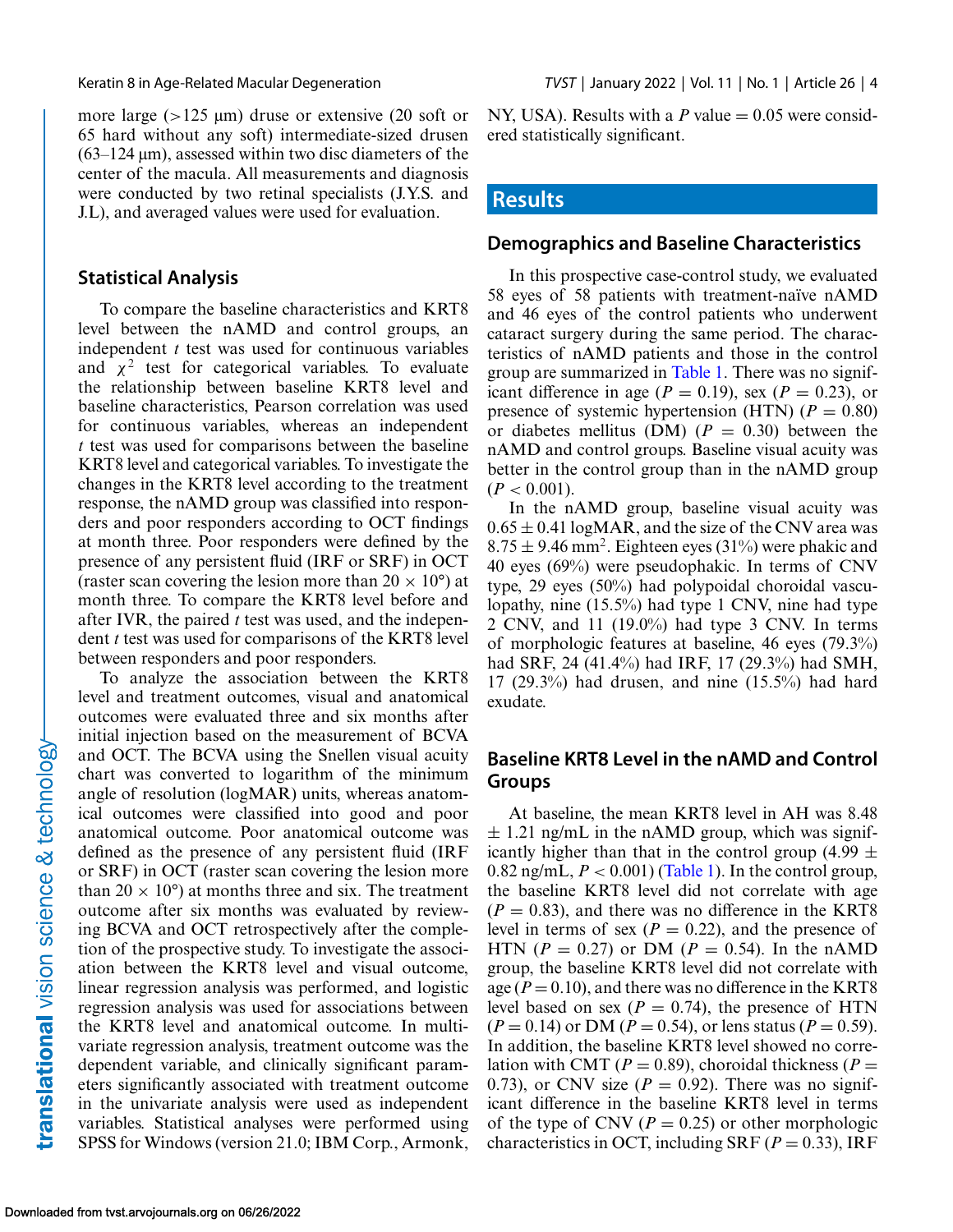|                        | nAMD            | Control         | P Value     |  |
|------------------------|-----------------|-----------------|-------------|--|
| n                      | 58              | 46              | <b>NA</b>   |  |
| Age (years)            | 75.7 $\pm$ 9.5  | $73.5 \pm 7.6$  | 0.19        |  |
| Sex (male; n, %)       | 39 (73.6)       | 25(54.3)        | 0.23        |  |
| HTN $(n, %)$           | 11(18.9)        | 7(15.2)         | 0.80        |  |
| DM (n, %)              | 6(10.3)         | 2(4.3)          | 0.30        |  |
| Visual acuity (logMAR) | $0.65 \pm 0.41$ | $0.11 \pm 0.16$ | ${<}0.001*$ |  |
| (Snellen equivalents)  | 20/89           | 20/26           |             |  |
| Baseline KRT8 (ng/mL)  | $8.48 \pm 1.21$ | 4.99 $\pm$ 0.82 | ${<}0.001*$ |  |

<span id="page-4-0"></span>**Table 1.** Baseline Characteristics and Baseline KRT8 Level in the nAMD and Control Groups

NA, not applicable.

 $^*P < 0.05$ .

 $(P = 0.80)$ , SMH ( $P = 0.20$ ), drusen ( $P = 0.50$ ), and exudate  $(P = 0.49)$  (Supplementary Table S1).

### **Changes in the KRT8 Level During Monthly Intravitreal Ranibizumab Injections in the nAMD Group**

A significant decrease in the KRT8 level was observed between baseline and month two  $(P = 0.017)$ (Fig. 1). A comparison of the KRT8 level between responders and poor responders revealed that the difference in the baseline KRT8 level failed to reach statistical significance between the groups ( $P = 0.053$ ). However, poor responders showed significantly higher



**Figure 1.** Changes in the KRT8 level in the eyes treated with intravitreal ranibizumab for neovascular age-related macular degeneration. The KRT8 level decreased significantly between baseline and month two. *Box* indicates median and inter-quartile range.



**Figure 2.** Changes in the KRT8 level in responders and poor responders to IVR treatment for neovascular age-related macular degeneration. Responders exhibited a significant decrease in the KRT8 level between baseline and month two, whereas poor responders exhibited no significant changes in the KRT8 level.

KRT8 level than responders at month two  $(P < 0.001)$ . In addition, responders showed a significant decrease in the KRT8 level between baseline and month two (*P*  $= 0.002$ ), whereas poor responders showed no significant change in the KRT8 level  $(P = 0.73)$  (Figs. 2) and [3\)](#page-5-0). The changes in the KRT8 level between baseline and month two showed a significant difference between responders and poor responders (−0.56 and −0.10, respectively;  $P = 0.048$ ).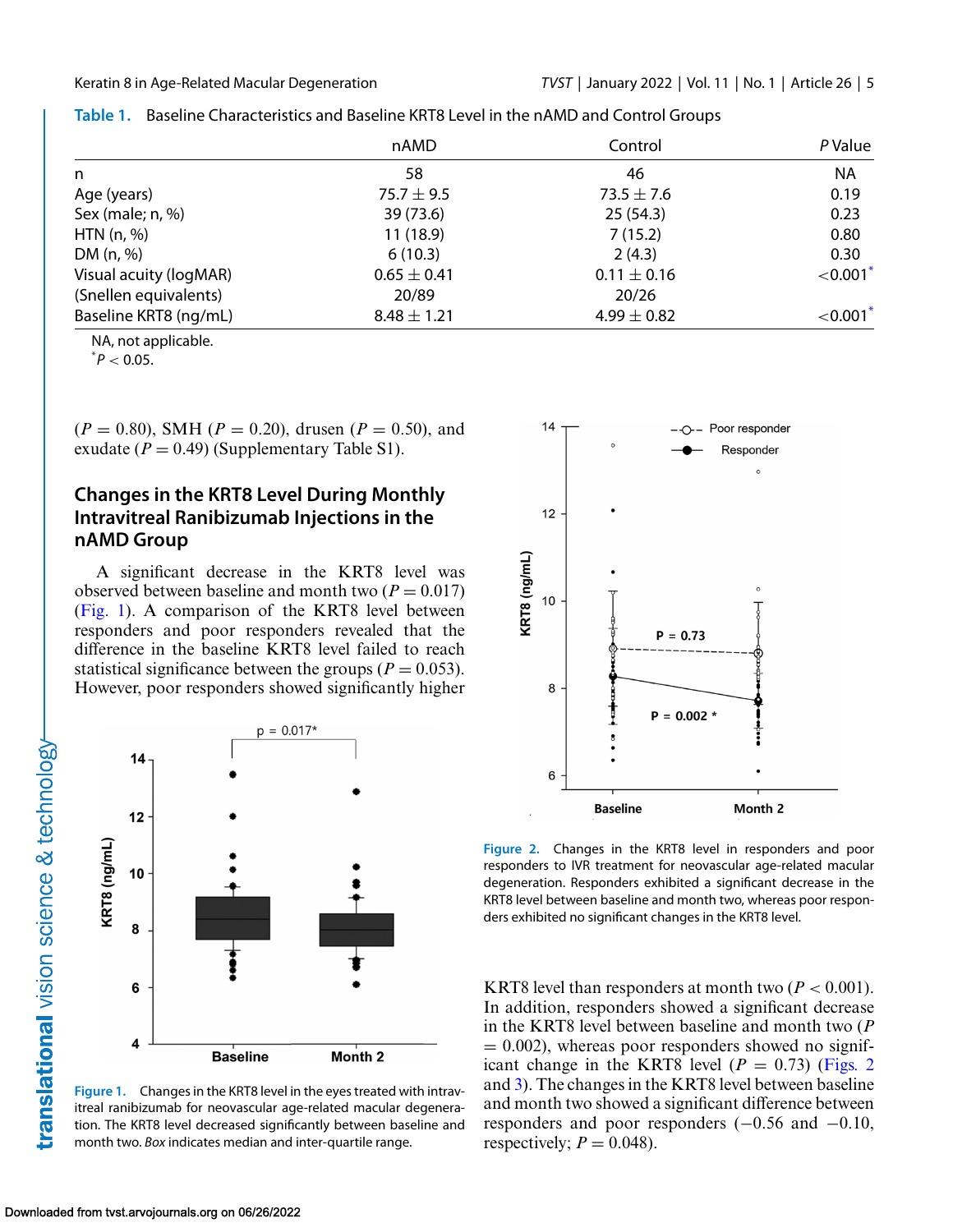<span id="page-5-0"></span>

**Figure 3.** Treatment outcomes and KRT8 level after IVR injection for neovascular age-related macular degeneration. In a responder, OCT showed SRF before IVR (a), whereas SRF was resolved after IVR (b). KRT8 level decreased from 8.5 ng/mL to 7.3 ng/mL after treatment. In a poor responder, baseline OCT showed SRF (c), and the KRT8 level was 9.5 ng/mL. Persistent fluid was observed in OCT after treatment (d), and the KRT8 level was 9.7 ng/mL, which was slightly higher than the baseline measurement.

#### **KRT8 Level and Treatment Outcomes After Intravitreal Ranibizumab Injection**

After three monthly injections of IVR (month three), visual acuity improved from  $0.65 \pm 0.41$ logMAR to  $0.47 \pm 0.38$  ( $P = 0.002$ ). In OCT, 33 eyes  $(56.9\%)$  were dry, whereas 25 (43.1%) showed persistent fluid at month three. CMT was significantly improved from 455.9  $\pm$  252.3  $\mu$ m to 263.9  $\pm$  110.1  $\mu$ m (*P <* 0.001).

The relationship between treatment outcome at month three and KRT8 level is shown in Table 2. Visual outcome was not associated with the KRT8 level at baseline  $(P = 0.63)$  and changes in the KRT8 level between baseline and month two  $(P = 0.11)$ , but worse visual outcome was associated with higher KRT level at month two  $(P = 0.045)$ . The association of anatomical outcome with the KRT8 level failed to reach statistical significance at baseline  $(P = 0.07)$  and changes in the KRT8 level between baseline and month two (*P*  $= 0.057$ , but a significant association was observed between poor anatomical outcome (persistent fluid on OCT) and higher KRT level at month two  $(P = 0.001)$ .

### **Association Between the KRT8 Level at Month Two and Treatment Outcomes After Intravitreal Ranibizumab Injection**

In the univariate analysis, a worse visual outcome was associated with a higher KRT8 level at month two  $(P = 0.045)$  and the presence of IRF  $(P = 0.002)$ . However, these associations were not significant in the multivariate analysis (Supplementary Table S2).

Poor anatomic outcome was associated with a higher KRT8 level at month two  $(P = 0.001)$  and larger CNV size  $(P = 0.04)$  in the univariate analysis. In the multivariate logistic regression analysis, poor anatomical outcome was still found to be associated with a higher KRT8 level at month two (odds ratio [OR] 8.32, 95% confidence interval [CI] 2.02–34.2, *P* = 0.003) [\(Table 3\)](#page-6-0).

**Table 2.** Association Between the KRT8 Level and Treatment Outcome After Intravitreal Ranibizumab Injection

|                  |                 | Visual Outcome |        |      | Anatomical Outcomes |       |  |  |
|------------------|-----------------|----------------|--------|------|---------------------|-------|--|--|
|                  | $B + SE$        | 95% CL         |        | OR.  | 95% CL              |       |  |  |
| KRT8 at baseline | $0.02 + 0.04$   | $-0.07-0.11$   | 0.63   | 1.61 | $0.96 - 2.69$       | 0.07  |  |  |
| KRT8 at Month 2  | $0.10 + 0.05$   | $0.003 - 0.20$ | 0.045' | 7.97 | 2.48-25.66          | 0.001 |  |  |
| Changes in KRT8  | $0.09 \pm 0.06$ | $-0.02 - 0.21$ | 0.11   | 2.30 | $0.97 - 5.42$       | 0.057 |  |  |

Anatomical outcome, persistent fluid on OCT at month 3; B, unstandardized beta coefficient; SE, standard error.  $^*P < 0.05$ .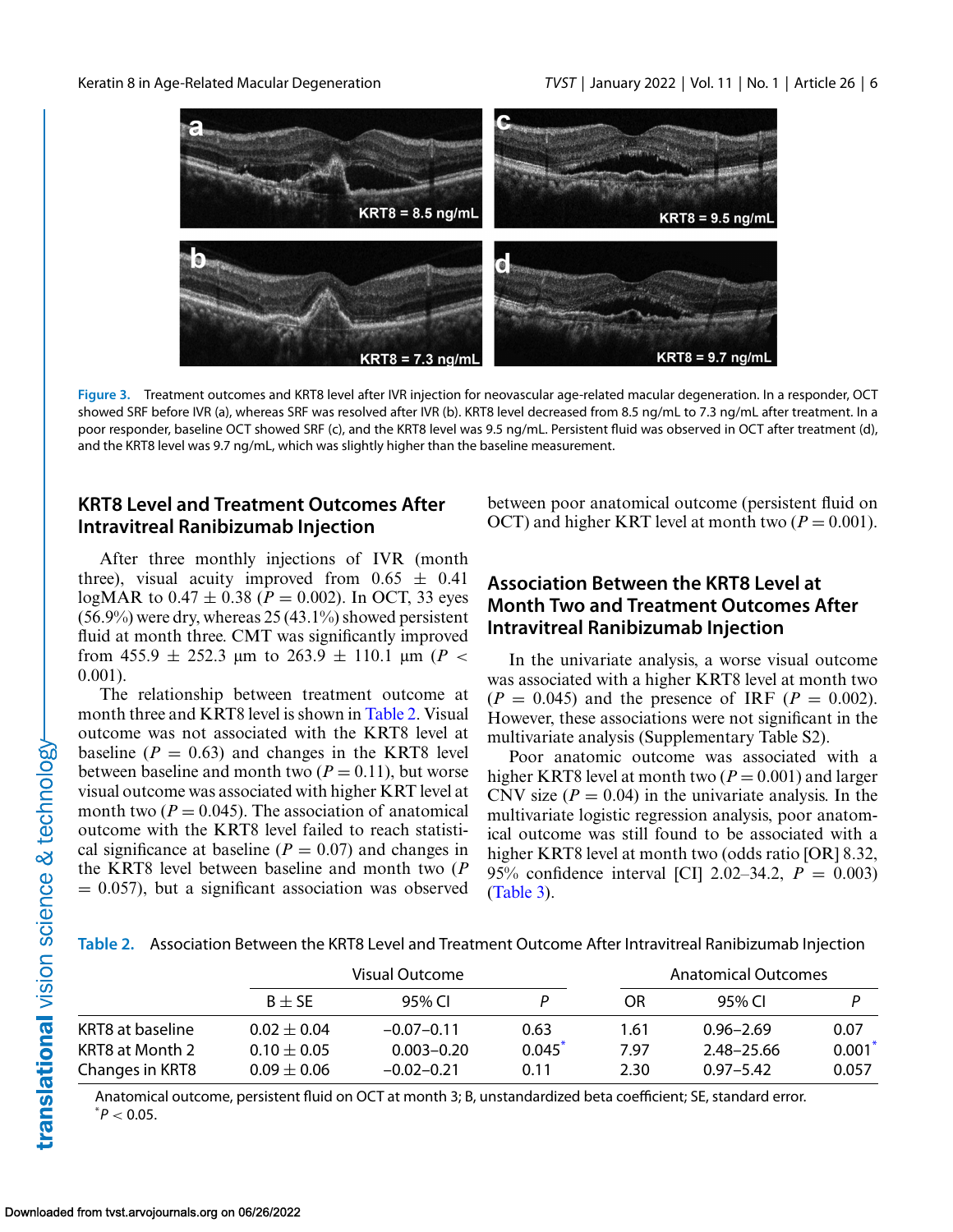|                                             | Univariate |               |          | Multivariate |                |       |
|---------------------------------------------|------------|---------------|----------|--------------|----------------|-------|
|                                             | <b>OR</b>  | 95% CI        | P        | <b>OR</b>    | 95% CI         | P     |
| KRT8 (ng/mL)                                | 7.97       | $2.48 - 25.7$ | $0.001*$ | 8.32         | $2.02 - 34.2$  | 0.003 |
| Baseline characteristics for adjustments    |            |               |          |              |                |       |
| Age (years)                                 | 0.99       | $0.94 - 1.05$ | 0.74     | 0.96         | $0.87 - 1.05$  | 0.32  |
| Sex (male)                                  | 0.42       | $0.13 - 1.38$ | 0.15     | 0.62         | $0.07 - 5.33$  | 0.66  |
| <b>HTN</b>                                  | 0.51       | $0.12 - 2.15$ | 0.36     |              |                |       |
| DM                                          | 3.47       | $0.58 - 20.8$ | 0.17     |              |                |       |
| $ChT(\mu m)$                                | 1.00       | $0.99 - 1.01$ | 0.26     |              |                |       |
| CNV size $(mm2)$                            | 1.14       | $1.01 - 1.30$ | $0.04*$  | 1.16         | $0.95 - 1.41$  | 0.15  |
| CNV type                                    |            |               |          |              |                |       |
| <b>PCV</b>                                  |            | Ref           |          |              | Ref            |       |
| Type 1                                      | 0.49       | $0.11 - 2.22$ | 0.35     | 0.35         | $0.05 - 2.73$  | 0.32  |
| Type 2                                      | 4.89       | $0.54 - 44.6$ | 0.16     | 1.74         | $0.09 - 32.58$ | 0.71  |
| Type 3                                      | 0.51       | $0.13 - 2.07$ | 0.67     | 0.99         | $0.06 - 17.44$ | 0.99  |
| Morphologic characteristics of baseline OCT |            |               |          |              |                |       |
| <b>SRF</b>                                  | 2.31       | $0.55 - 9.65$ | 0.25     |              |                |       |
| <b>IRF</b>                                  | 2.84       | $0.95 - 8.44$ | 0.06     | 2.11         | $0.34 - 13.20$ | 0.42  |
| <b>SMH</b>                                  | 0.53       | $0.16 - 1.79$ | 0.31     |              |                |       |
| Drusen                                      | 0.77       | $0.24 - 2.48$ | 0.66     |              |                |       |
| Exudate                                     | 1.26       | $0.30 - 5.30$ | 0.75     |              |                |       |

<span id="page-6-0"></span>

| Table 3. Association Between the KRT8 Level at Month Two and Anatomic Outcome at Month Three |  |
|----------------------------------------------------------------------------------------------|--|
|----------------------------------------------------------------------------------------------|--|

ChT, subfoveal choroidal thickness; PCV, polypoidal choroidal vasculopathy; Ref, reference.

 $^*P < 0.05$ .

### **Association Between the KRT8 Levels at Month Two and Treatment Outcomes at Month Six After Intravitreal Ranibizumab Injection**

After completion of the prospective study, treatment outcomes were retrospectively reviewed in 51 patients who were followed up at month six. In the univariate analysis, visual outcomes at month six were not associated with the KRT8 level at month two (*P*  $= 0.87$ ); however, anatomical outcomes at month six were associated with the KRT8 level at month two (*P*  $= 0.039$ ). In the multivariate analysis, poor anatomical outcomes at month six were still associated with a higher KRT level at month two (OR 2.63, 95% CI 1.18– 5.88,  $P = 0.019$  [\(Table 4\)](#page-7-0).

# **Discussion**

In the present study, 58 treatment-naïve nAMD patients were enrolled, and the AH level of KRT8 before and after IVR treatments was examined. Significantly increased KRT8 level in nAMD eyes compared with that in the controls was observed before treatments. After IVR, responders showed a significant decrease in the KRT8 level, whereas poor responders showed no change. A higher KRT8 level was associated with the presence of persistent fluid in OCT after IVR, suggesting a potential role for KRT8 as a prognostic indicator in patients with nAMD.

KRT8, a well-known epithelial marker protein, has been known to support the mechanical integrity of cells, modulate stress response, and contribute to cell resistance to apoptosis.<sup>[13–15,19](#page-9-0)</sup> KRT8 has been identified as an RPE marker,  $16,17$  and in our previous study, we found that the KRT8 level is elevated approximately twofold in nAMD patients compared with that in the controls.[8](#page-9-0) In this study, the KRT8 level in nAMD patients was 1.7-fold higher than that in the controls, which is in line with the findings of the previous study. Within the retina, only RPE cells are immunoreactive to keratin; thus the disruption of integrity (or rupture) of RPE cells by CNV membrane (CNVM) could release KRT8 into AH. This assumption could explain our results, that is, decreased KRT8 level after the treatments in responders, because the additional RPE damage would be limited by treatments in these patients.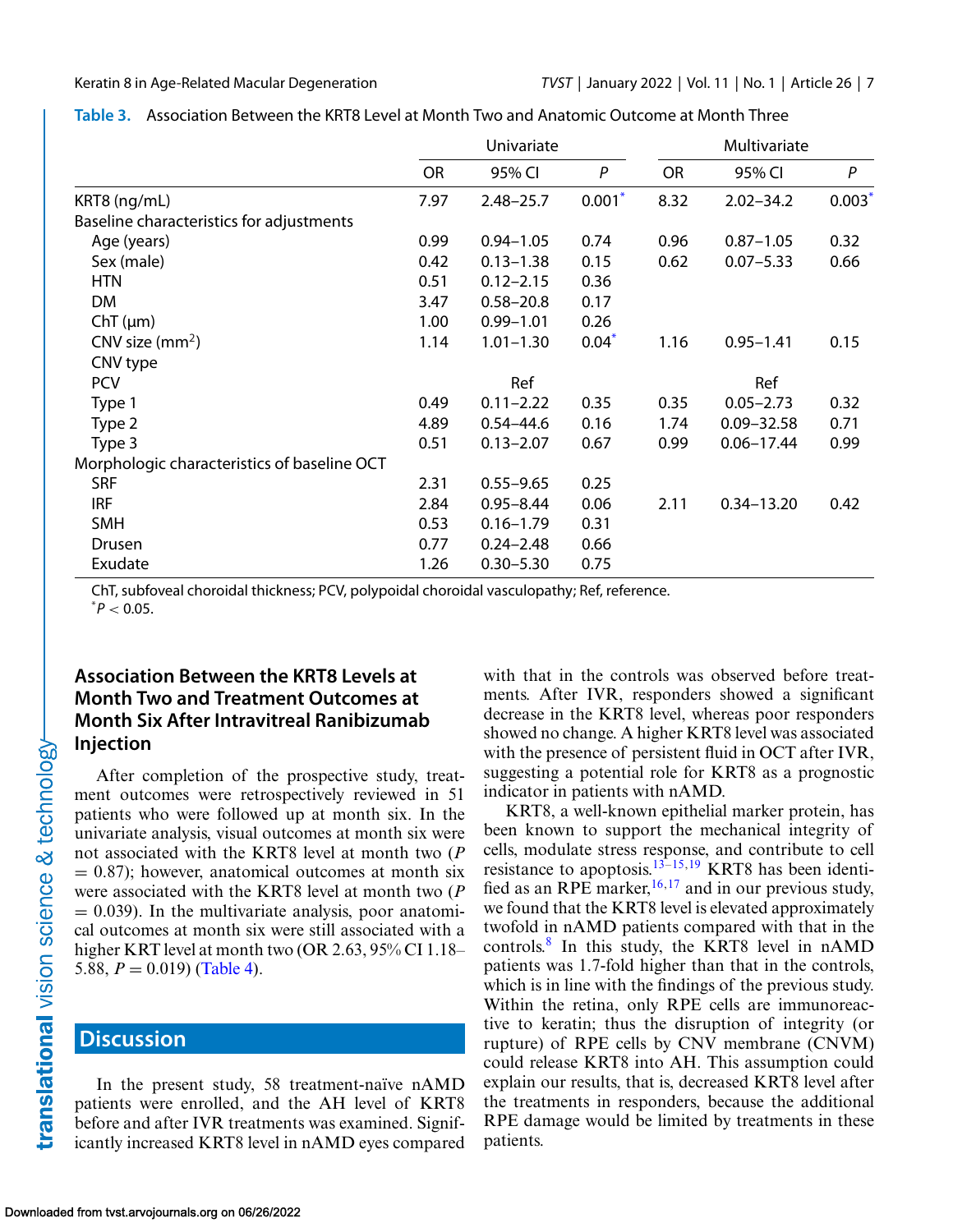|                                             | Univariate |                |             | Multivariate |                |                      |
|---------------------------------------------|------------|----------------|-------------|--------------|----------------|----------------------|
|                                             | <b>OR</b>  | 95% CI         | P           | <b>OR</b>    | 95% CI         | P                    |
| KRT8 (ng/mL)                                | 2.13       | 1.04-4.39      | $0.039^{*}$ | 2.63         | $1.18 - 5.88$  | $0.019$ <sup>*</sup> |
| Baseline characteristics for adjustments    |            |                |             |              |                |                      |
| Age (years)                                 | 0.96       | $0.90 - 1.02$  | 0.19        | 0.95         | $0.87 - 1.03$  | 0.20                 |
| Sex (male)                                  | 0.35       | $0.09 - 1.28$  | 0.11        | 1.01         | $0.16 - 6.27$  | 0.99                 |
| <b>HTN</b>                                  | 0.15       | $0.02 - 1.32$  | 0.09        |              |                |                      |
| <b>DM</b>                                   | 3.63       | $0.60 - 3.63$  | 0.16        |              |                |                      |
| $ChT(\mu m)$                                | 1.00       | $1.00 - 1.02$  | 0.06        |              |                |                      |
| CNV size $(mm2)$                            | 1.03       | $0.97 - 1.09$  | 0.37        | 1.07         | $0.97 - 1.17$  | 0.18                 |
| CNV type                                    |            |                |             |              |                |                      |
| <b>PCV</b>                                  |            | Ref            |             |              | Ref            |                      |
| Type 1                                      | 0.75       | $0.14 - 4.10$  | 0.74        | 0.55         | $0.06 - 4.73$  | 0.58                 |
| Type 2                                      | 8.00       | $0.86 - 74.22$ | 0.07        | 0.79         | $0.04 - 13.96$ | 0.87                 |
| Type 3                                      | 2.67       | $0.57 - 12.56$ | 0.22        | 0            | <b>NA</b>      | > 0.99               |
| Morphologic characteristics of baseline OCT |            |                |             |              |                |                      |
| <b>SRF</b>                                  | $>10^3$    | <b>NA</b>      | >0.99       |              |                |                      |
| <b>IRF</b>                                  | 0.99       | $0.32 - 3.08$  | 0.99        | 1.30         | $0.22 - 7.65$  | 0.77                 |
| <b>SMH</b>                                  | 0.61       | $0.17 - 2.12$  | 0.43        |              |                |                      |
| Drusen                                      | 0.21       | $0.05 - 0.88$  | $0.03*$     |              |                |                      |
| Exudate                                     | 0.92       | $0.19 - 4.35$  | 0.91        |              |                |                      |

<span id="page-7-0"></span>

| Table 4. Association Between the KRT8 Level at Month Two and Anatomical Outcomes at Month Six |  |
|-----------------------------------------------------------------------------------------------|--|
|-----------------------------------------------------------------------------------------------|--|

Ref, reference.

 $^*P < 0.05$ .

In addition, oxidative or mechanical stress can trigger cytoskeleton activation, $20,21$  and several RPE cells are strongly positive for this marker in surgi-cally excised nAMD-related CNVMs.<sup>[22](#page-9-0)</sup> We previously reported that oxidative stress in human RPE cells induces the upregulation of KRT8 and autophagy, resulting in the protection of RPE cells from apoptotic cell death under oxidative stress[.18](#page-9-0) CNV in nAMD shares with the process of wound-healing response,  $22$ and proliferation of RPE is speculated to serve as a reparative process to cover and regenerate damaged tissue and seal off leaking vascular channels. $^{23}$  Therefore elevated KRT8 level in the AH is likely to be related to a good reparative mechanism in these treatmentnaïve nAMD patients.

After two consecutive IVR treatments, only responders demonstrated a significant decrease in the KRT8 level after IVR, whereas poor responders showed persistent elevated KRT8 level. Furthermore, a higher KRT8 level at month two was associated with the presence of persistent fluid in OCT at month three after adjusting for other variables. Elevated KRT8 level in nAMD eyes early in the disease course is possibly a reparative or protective mechanism; however, prolonged elevation of KRT8 level might be detrimen-

tal, as it could be related to epithelial-mesenchymal transition (EMT). $^{18}$  $^{18}$  $^{18}$  In EMT, polarized epithelial cells convert to motile mesenchymal cells, and transdifferentiated RPE cells are the principal nonvascular stromal cells in vascular and fibrotic nAMD-related CNVMs.<sup>22</sup> EMT ultimately results in the loss of RPE characteristics, $17$  which is concomitant with a rearrangement of the cytoskeleton.<sup>24</sup> Our previous study showed that under prolonged oxidative stress, a high KRT8 level induces EMT via its phosphorylation, resulting in loss of RPE cell junction integrity and degeneration of the RPE[.18](#page-9-0) Similar results have been reported in pancreatic and gastric cancer cells.<sup>[25](#page-9-0)</sup> Although there has been no study on how EMT causes resistance to treatment in nAMD patients, several studies have shown that EMT is associated with resistance to anti-VEGF treatment in various tumors, including pancreatic cancers,  $26$  genitourinary cancers,  $27$  and brain tumours[.28](#page-9-0) In gastric cancer, KRT8 overexpression leads to EMT and enhances the proliferation and migration of cancer cells, and patients with a high KRT8 level tend to have unfavorable outcomes.<sup>29</sup> Moreover, EMT in RPE contributes to retinal fibrosis in nAMD eyes, $30$  and fibrosis often develops in poor responders to anti-VEGF treatment.<sup>[31](#page-10-0)</sup> Based on these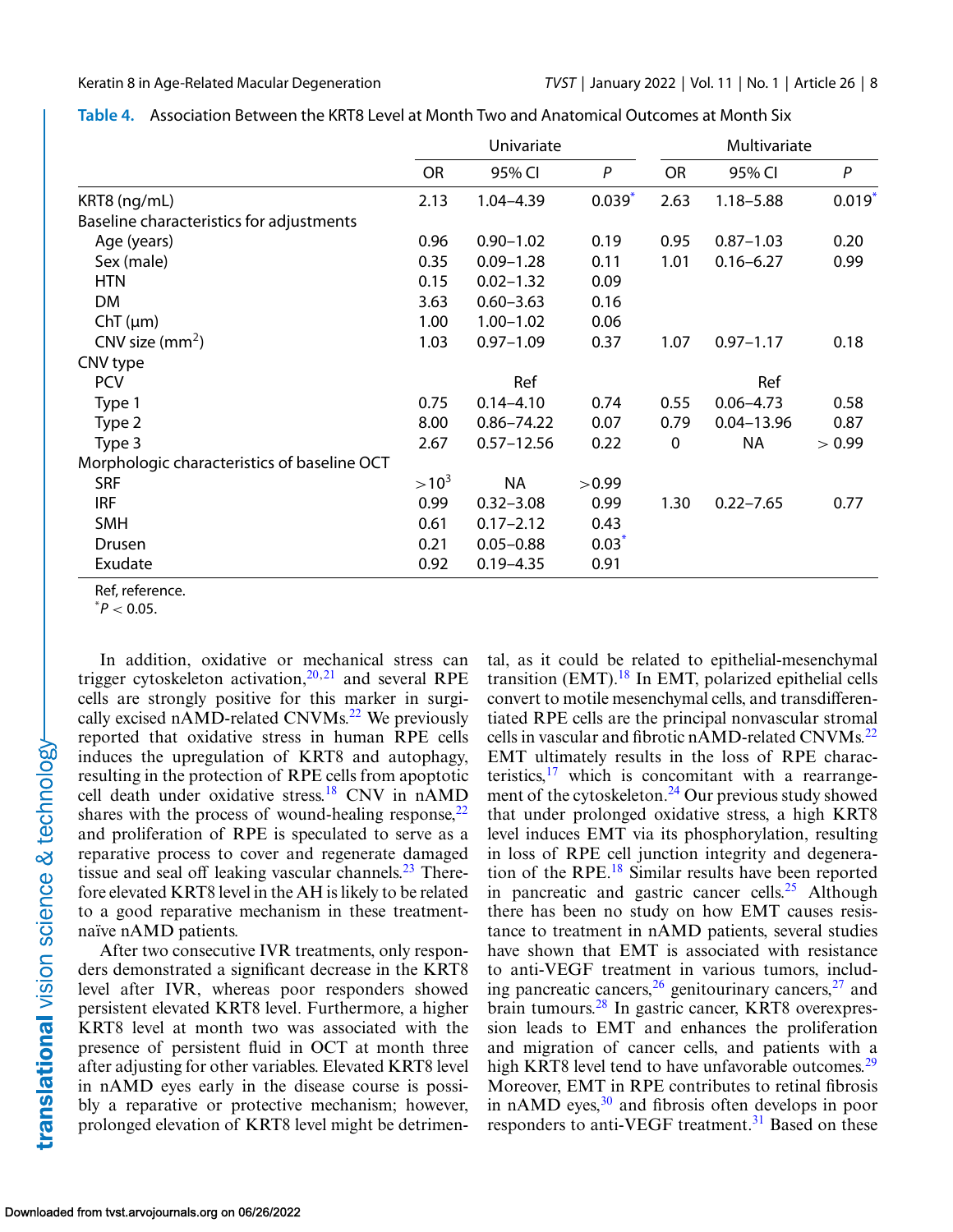<span id="page-8-0"></span>findings, we speculate that in responders, KRT8 expression is elevated as a reactive RPE change with the development of CNV and then decreases when the wound healing process proceeds and CNV regresses with anti-VEGF treatments. An unsuccessful treatment response could result in progression of tissue injury, inflammation, and prolonged loss of RPE cell-to-cell contact, which are responsible for initiating EMT and fibrosis. These processes might contribute to the persistence of KRT8 upregulation in poor responders. It remains to be determined whether upregulated KRT8 expression reflects the consequences or the causes of poor treatment response to IVR; in other words, prolonged KRT upregulation in poor responders might induce EMT, leading to resistance to anti-VEGF treatments.

Although anti-VEGF agents have shown remarkable results in nAMD treatment, some patients show poor or no response to anti-VEGF agents or experience a loss of efficacy of anti-VEGF after repeated administration. Several proteins or pathways, other than VEGF, could cause variability in behavior of the disease and response to anti-VEGF treatment, and thus, could be therapeutic targets for nAMD patients, particularly those who show a poor response to treatment. For example, our previous study suggested that the upregulation of KRT8 and downregulation of phosphorylated KRT8 may promote cell survival while suppressing  $EMT^{18}$ ; thus KRT8 could be a novel target for the treatment of nAMD, which is supported by our present findings.

The limitations of this study include its small sample size and short follow-up period. With a short follow-up period, it is difficult to elucidate the association between KRT8 and recurrence or long-term treatment responses. Although there were no significant differences in age and sex between the nAMD and control groups, matched case-control studies with larger sample sizes based on sample size calculation are required. Although statistically significant, the relatively low beta coefficients and wide CIs for the associations between the KRT8 level and treatment outcomes suggest that more research is needed on nAMD pathophysiology and confounding factors before using KRT8 level in clinical practice. In addition, as the level of both VEGF and KRT8 in the AH could not be obtained due to technical limitations, whether the change in the KRT8 level in the AH is an independent marker for treatment or whether it is associated with the change in VEGF levels could not be determined. Despite these limitations, our results suggest that KRT8 could be a possible prognostic biomarker in nAMD patients. It would also be necessary to investigate whether there is a relationship between the KRT8 level in AH and that in tear or serum, which can be assessed less invasively than AH collection.

In summary, in this study, monitoring the AH level of KRT8 during IVR treatment showed an association between decreasing KRT8 level and better treatment responses to anti-VEGF. An increase in the KRT8 level before treatment may suggest that RPE cells proliferate to envelop CNV and thus regress; the KRT8 level seems to decrease once they have proliferated to some degree. Although long-term data are needed to show that the level of KRT8 in nAMD patients returns to that in the controls after regression of CNV, monitoring aqueous KRT8 level may be a practical approach to predict the therapeutic effects during early treatment. In addition, it may also help in determining the treatment strategy with anti-VEGFs, including treatment intervals, as an aid to image biomarkers. In addition, identification of poor responders to anti-VEGF treatments will help clinicians decide whether to switch to other agents available in the near future, thereby facilitating optimization of customized treatments for nAMD.

# **Acknowledgments**

Supported by grants for the Basic Science Research Program through the National Research Foundation of Korea (NRF), funded by the Ministry of Science and ICT (grant numbers: 2017R1A2B4011045 and 2019R1A2C2086729), and a faculty research grant of Yonsei University College of Medicine (grant number: 6-2015-0045) and Novartis, Korea.

Disclosure: **J.Y. Shin,** None; **J. Lee,** None; **J. Park,** None; **M. Kim,** None; **H. Chung,** None; **S.H. Byeon**, Novartis (F)

### **References**

- 1. Bressler NM. Age-related macular degeneration is the leading cause of blindness. *JAMA*. 2004;291:1900–1901.
- 2. Pascolini D, Mariotti SP, Pokharel GP, et al. 2002 Global update of available data on visual impairment: a compilation of population-based prevalence studies. *Ophthalmic Epidemiol*. 2004;11:67– 115.
- 3. Rosenfeld PJ, Brown DM, Heier JS, et al. Ranibizumab for neovascular age-related macular degeneration. *N Engl J Med.* 2006;355:1419–1431.
- 4. Yang S, Zhao J, Sun X. Resistance to anti-VEGF therapy in neovascular age-related macular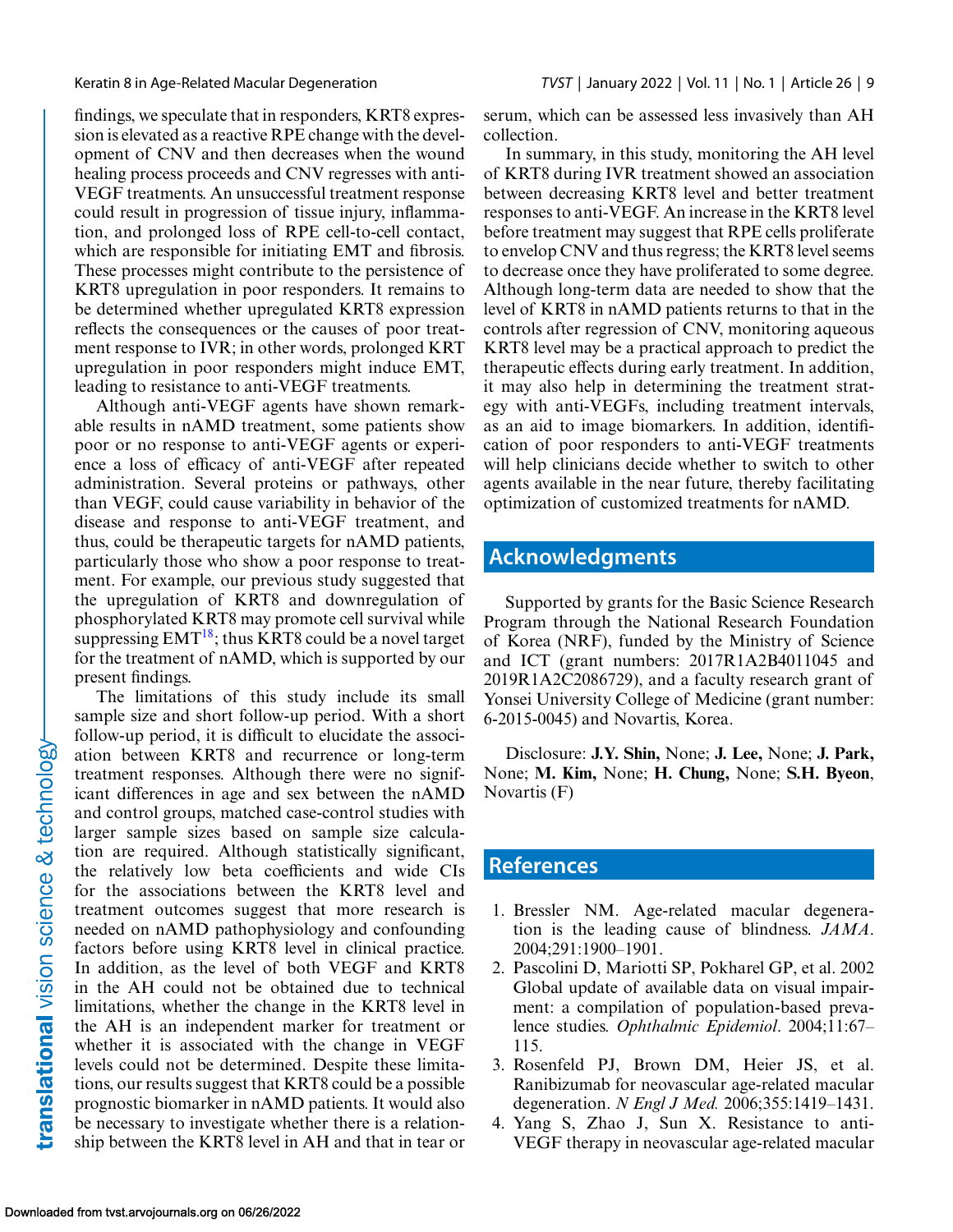<span id="page-9-0"></span>degeneration: a comprehensive review. *Drug Des Devel Ther.* 2016;10:1857–1867.

- 5. Handa JT, Rickman CB, Dick AD, et al. A systems biology approach towards understanding and treating non-neovascular age-related macular degeneration. *Nat. Commun.* 2019;10(1):3347.
- 6. Lai TT, Hsieh YT, Yang CM, Ho TC, Yang CH. Biomarkers of optical coherence tomography in evaluating the treatment outcomes of neovascular age-related macular degeneration: a real-world study. *Sci Rep.* 2019;9(1):529.
- 7. Simader C, Ritter M, Bolz M, et al. Morphologic parameters relevant for visual outcome during anti-angiogenic therapy of neovascular age-related macular degeneration. *Ophthalmology*. 2014;121:1237–1245.
- 8. Kang GY, Bang JY, Choi AJ, et al. Exosomal proteins in the aqueous humor as novel biomarkers in patients with neovascular age-related macular degeneration. *J. Proteome Res.* 2014;13:581– 595.
- 9. Kim TW, Kang JW, Ahn J, et al. Proteomic analysis of the aqueous humor in age-related macular degeneration (AMD) patients. *J Proteome Res.* 2012;11:4034–4043.
- 10. Lee H, Choi AJ, Kang GY, et al. Increased 26S proteasome non-ATPase regulatory subunit 1 in the aqueous humor of patients with age-related macular degeneration. *BMB Rep.* 2014;47:292– 297.
- 11. Yao J, Liu X, Yang Q, et al. Proteomic analysis of the aqueous humor in patients with wet age-related macular degeneration. *Proteomics Clin Appl.* 2013;7(7-8):550–560.
- 12. Kersten E, Paun CC, Schellevis RL, et al. Systemic and ocular fluid compounds as potential biomarkers in age-related macular degeneration. *Surv Ophthalmol.* 2018;63:9–39.
- 13. Zatloukal K, Stumptner C, Lehner M, et al. Cytokeratin 8 protects from hepatotoxicity, and its ratio to cytokeratin 18 determines the ability of hepatocytes to form Mallory bodies. *Am. J. Pathol.* 2000;156(4):1263–1274.
- 14. Ku NO, Omary MB. A disease- and phosphorylation-related nonmechanical function for keratin 8. *J Cell Biol.* 2006;174:115–125.
- 15. Caulin C, Ware CF, Magin TM, Oshima RG. Keratin-dependent, epithelial resistance to tumor necrosis factor-induced apoptosis*. J Cell Biol.* 2000;149:17–22.
- 16. Zhao C, Yasumura D, Li X, et al. mTOR-mediated dedifferentiation of the retinal pigment epithelium initiates photoreceptor degeneration in mice. *J Clin Invest.* 2011;121:369–383.
- 17. Hunt RC, Davis AA. Altered expression of keratin and vimentin in human retinal pigment epithelial cells in vivo and in vitro. *J Cell Physiol.* 1990;145:187–199.
- 18. Baek A, Yoon S, Kim J, et al. Autophagy and KRT8/keratin 8 protect degeneration of retinal pigment epithelium under oxidative stress. *Autophagy*. 2017;13(2):248–263.
- 19. Tao GZ, Looi KS, Toivola DM, Strnad P, Zhou Q, Liao J, et al. Keratins modulate the shape and function of hepatocyte mitochondria: a mechanism for protection from apoptosis. *J Cell Sci.* 2009;122:3851–3855.
- 20. Girouard MP, Pool M, Alchini R, Rambaldi I, Fournier AE. RhoA proteolysis regulates the actin cytoskeleton in response to oxidative stress. *PloS One*. 2016;11(12):e0168641.
- 21. Wu S, Lu Q, Wang N, et al. Cyclic stretch induced-retinal pigment epithelial cell apoptosis and cytokine changes. *BMC Ophthalmol*. 2017;17:208.
- 22. Lopez PF, Sippy BD, Lambert HM, Thach AB, Hinton DR. Transdifferentiated retinal pigment epithelial cells are immunoreactive for vascular endothelial growth factor in surgically excised agerelated macular degeneration-related choroidal neovascular membranes. *Invest Ophthalmol Vis Sci.* 1996;37:855–868.
- 23. Hu DN, Gentile RC, McCormick SA, et al. Role of RPE cells in pathogenesis of proliferative vitreoretinopathy and age-related macular degeneration: cell culture study of surgical excised pre- and subretinal membranes. *J Clin Ophthalmol Eye Disord*. 2017;1(1):1002.
- 24. Grisanti S, Guidry C. Transdifferentiation of retinal pigment epithelial cells from epithelial to mesenchymal phenotype. *Invest Ophthalmol Vis Sci.* 1995;36:391–405.
- 25. Busch T, Armacki M, Eiseler T, et al. Keratin 8 phosphorylation regulates keratin reorganization and migration of epithelial tumor cells. *J Cell Sci.* 2012;125:2148–2159.
- 26. Carbone C, Moccia T, Zhu C, et al. Anti-VEGF treatment resistant pancreatic cancers secrete proinflammatory factors that contribute to malignant progression by inducing an EMT cell phenotype. *Clin. Cancer Res.* 2011;17:5822–5832.
- 27. Hammers H, Fu C, Gerber S, et al. Epithelialmesenchymal transition: A mechanism of resistance to VEGF pathway inhibition in genitourinary cancers. *J Clin Oncol.* 2012;30:390.
- 28. Piao Y, Liang J, Holmes L, Henry V, Sulman E, Groot JF. Acquired resistance to anti-VEGF therapy in glioblastoma is associated with a